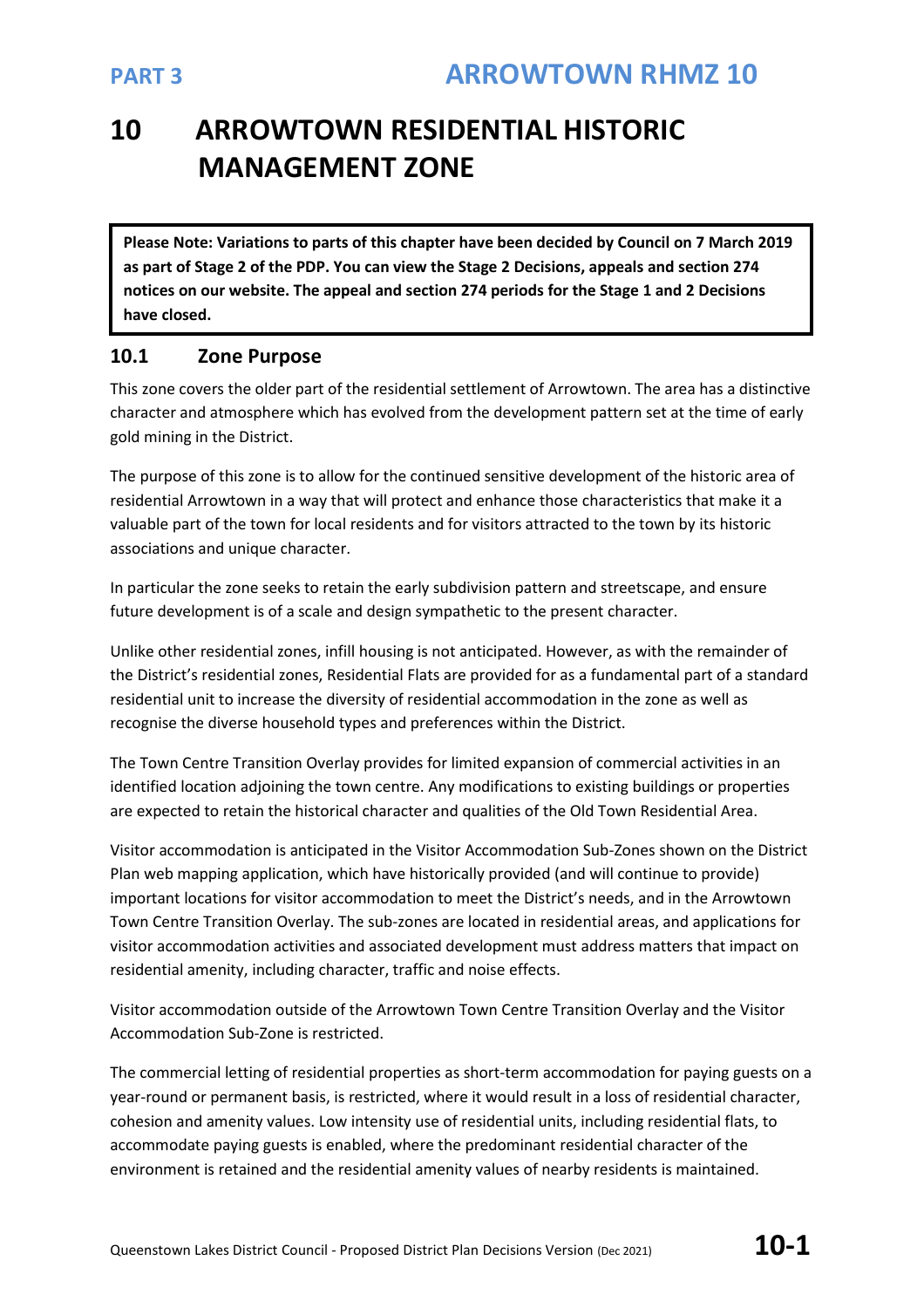Visitor accommodation is defined in the District Plan separately from accommodation activities involving paying guests occurring in residential units and residential flats, which are defined as Residential Visitor Accommodation and Homestay activities.

## **10.2 Objectives and Policies**

**10.2.1 bjective – Development retains or enhances the historic character and amenity values of the zone, which is characterised by larger sites, low scale and single storey buildings, the presence of trees and vegetation and limited hard paving.** 

### **Policies**

- $10.2.1.1$ Apply development controls around building location, scale and appearance, and landscaped areas, to ensure the special character of the area is retained or enhanced.
- 10.2.1.2 Encourage buildings to be located and designed in a manner that complements the character of the area guided by the Arrowtown Design Guidelines 2016.
- $10.2.1.3$ Control the subdivision of land and regulate density to ensure the character resulting from the existing large lot sizes and historical subdivision pattern is retained.
- 10.2.1.4 Ensure that any commercial and non-residential activities, including restaurants, maintain or enhance the amenity, quality and character of the zone and surrounding area.
- 10.2.1.5 Avoid non-residential activities that would undermine the amenity of the zone or the vitality of Arrowtown's commercial zone.
- **10.2.2 Objective - Community activities that are best suited to a location within a residential environment close to residents are provided for.**

### **Policies**

- 10.2.2.1 Enable the establishment of small scale community activities where adverse effects on the character and amenity values of the area in terms of noise, traffic and visual impact can be avoided or mitigated.
- **10.2.3 Objective - Development efficiently utilises existing infrastructure and otherwise minimises impacts on infrastructure and road networks**

### **Policies**

- 10.2.3.1 Ensure vehicle access and parking is located and designed to optimise efficiency and safety, and designed in sympathy with the character of the area.
- 10.2.3.2 Encourage low impact approaches to stormwater management.
- **10.2.4** Objective - The Arrowtown Town Centre Transition Overlay provides for non-residential activities that provide local employment and commercial services to support the role of the Town Centre Zone.

### **Policies**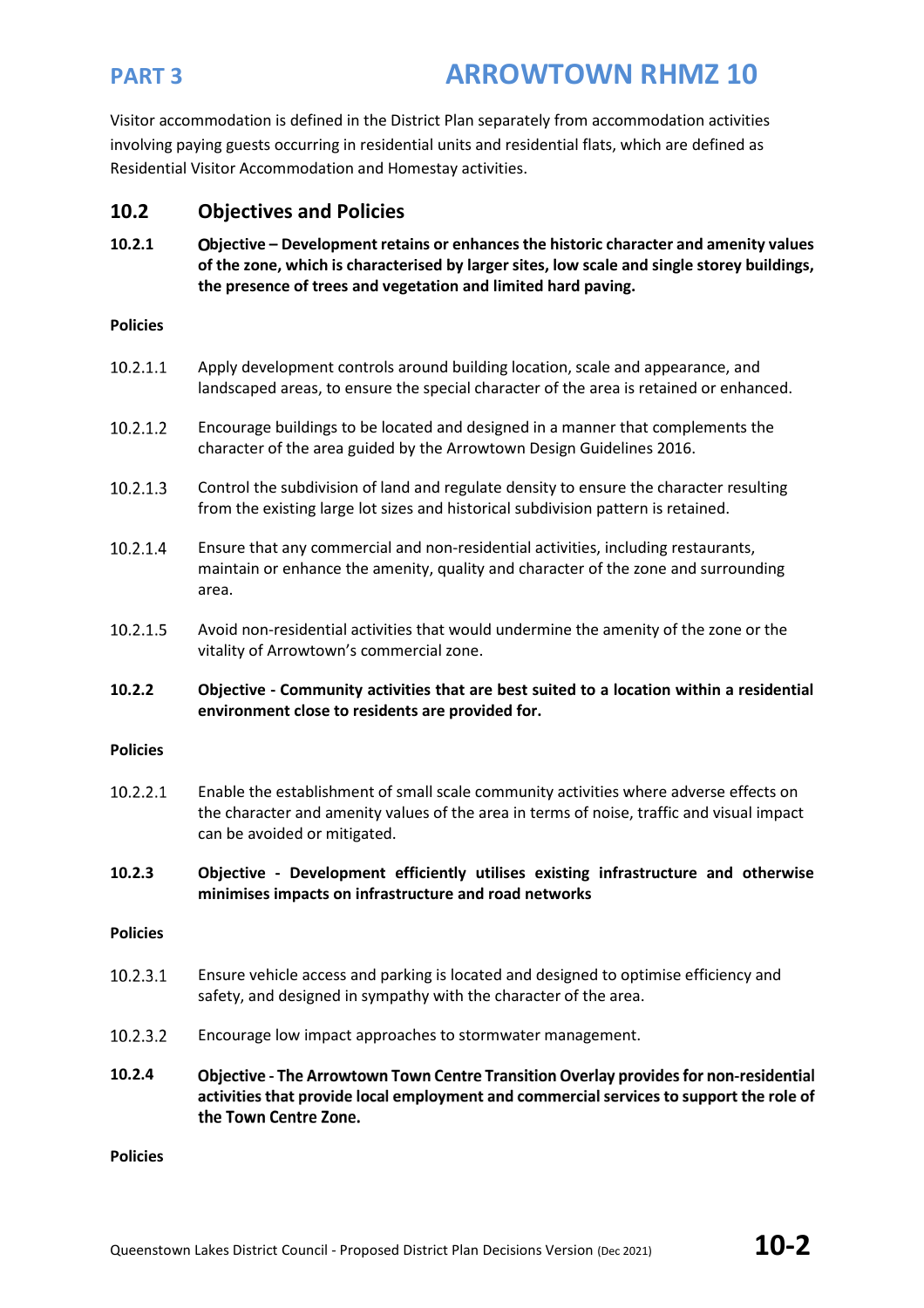- 10.2.4.1 Provide for commercial activities that are compatible with the established residential scale, character and historical pattern of development within the Arrowtown Town Centre Transition Overlay.
- 10.2.4.2 Limit retailing in the Town Centre Transition Overlay to ensure that the Town Centre Zone remains the principal focus for Arrowtown's retail activities.
- 10.2.4.3 Ensure that the licenced premises within the Arrow Lane, Wiltshire Street and Berkshire Street Town Centre Transition Overlay protect the amenity of adjoining residential properties.
- **10.2.5 Objective –Visitor accommodation, residential visitor accommodation and homestays are enabled at locations, and at a scale, intensity and frequency, that maintain the residential character and amenity values of the zone.**

## **Policies**

- 10.2.5.1 Provide for visitor accommodation and residential visitor accommodation that is appropriate for the low density residential environment in the Arrowtown Town Centre Transition Overlay and the Visitor Accommodation Sub-Zone.
- 10.2.5.2 Restrict the establishment of visitor accommodation in locations outside the Arrowtown Town Centre Transition Overlay and the Visitor Accommodation Sub-Zone to ensure that the zone maintains a residential character.
- 10.2.5.3 Ensure that residential visitor accommodation and homestays are of a scale and character that are compatible with the surrounding residential context and maintain residential character and amenity values.
- 10.2.5.4 Provide opportunities for low intensity residential visitor accommodation and homestays as a contributor to the diversity of accommodation options available to visitors and to provide for social and economic wellbeing.
- 10.2.5.5 Manage the effects of residential visitor accommodation and homestays outside the Visitor Accommodation Sub-Zone by controlling the scale, intensity and frequency of use and those effects of the activities that differentiate them from residential activities.

## **10.3 Other Provisions and Rules**

### **10.3.1 District Wide Rules**

Attention is drawn to the following District wide chapters.

|    | Introduction                | 2  | Definitions                                            | 3  | <b>Strategic Direction</b>        |
|----|-----------------------------|----|--------------------------------------------------------|----|-----------------------------------|
| 4  | Urban Development           | 5  | Tangata whenua                                         | 6  | Landscapes and Rural<br>Character |
| 25 | Earthworks                  | 26 | <b>Historic Heritage</b>                               | 27 | Subdivision                       |
| 28 | <b>Natural Hazards</b>      | 29 | Transport                                              | 30 | <b>Energy and Utilities</b>       |
| 31 | <b>Signs</b>                | 32 | <b>Protected Trees</b>                                 |    | <b>Indigenous Vegetation</b>      |
| 34 | <b>Wilding Exotic Trees</b> | 35 | Temporary Activities and<br><b>Relocated Buildings</b> |    | 36 Noise                          |
| 37 | Designations                |    | District Plan web mapping<br>application               |    |                                   |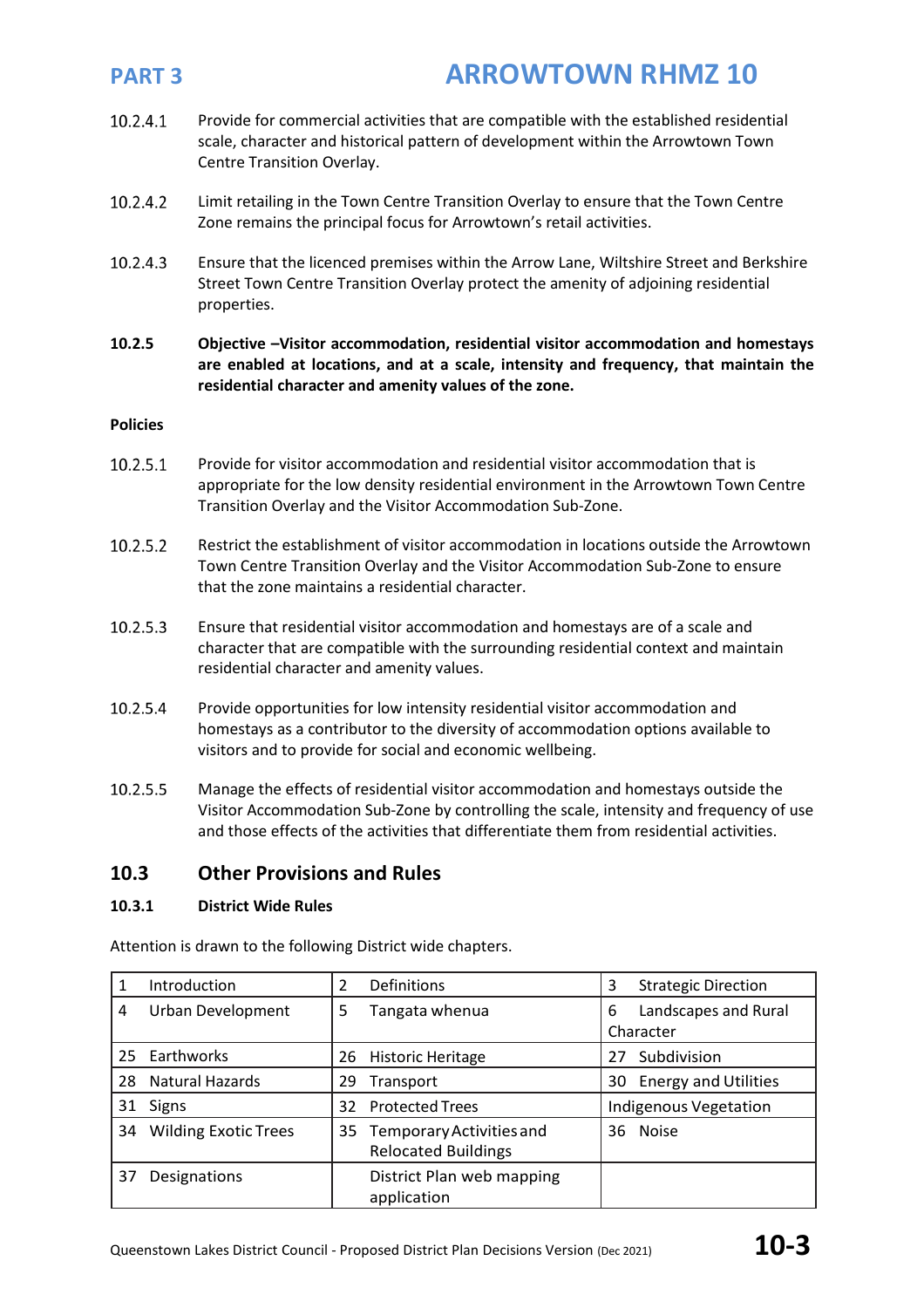

### **10.3.2 Interpreting and Applying the Rules**

- 10.3.2.1 A permitted activity must comply with all the rules listed in the Activity and Standards tables, and any relevant district wide rules, otherwise a resource consent will be required.
- 10.3.2.2 Where an activity does not comply with a Standard listed in the Standards table, the activity status identified by the 'Non-Compliance Status' column shall apply.
- 10.3.2.3 Where an activity breaches more than one Standard, the most restrictive status shall
- 10.3.2.4 Each residential unit may include a single residential flat and any other accessory buildings.
- 10.3.2.5 References to the Visitor Accommodation Sub-Zones in this Chapter only apply to the sub-zones within the Arrowtown Residential Historic Management Zone.
- 10.3.2.6 The status of any Plantation Forestry will be determined by the Resource Management (National Environmental Standards for Plantation Forestry) Regulations 2017.
- 10.3.2.7 The following abbreviations are used within this Chapter.

|           | Permitted                       | Controlled    |
|-----------|---------------------------------|---------------|
| <b>RD</b> | <b>Restricted Discretionary</b> | Discretionary |
| <b>NC</b> | Non Complying                   | Prohibited    |

## **10.4 Rules - Activities**

| Table 1 | Activities located in the Arrowtown Residential Historic Management Zone                                                                | <b>Activity</b><br><b>Status</b> |
|---------|-----------------------------------------------------------------------------------------------------------------------------------------|----------------------------------|
| 10.4.1  | Home occupation                                                                                                                         | P                                |
| 10.4.2  | Minor Alterations and Additions to a Building                                                                                           | P                                |
| 10.4.3  | <b>Recreational Activity</b>                                                                                                            | P                                |
| 10.4.4  | <b>Residential Unit</b><br>Note: Refer to Rule 10.4.6 for construction of new, and alterations and<br>additions to existing, buildings. | P                                |
| 10.4.5  | Homestays                                                                                                                               | P                                |
| 10.4.5A | <b>Residential Visitor Accommodation</b>                                                                                                | C                                |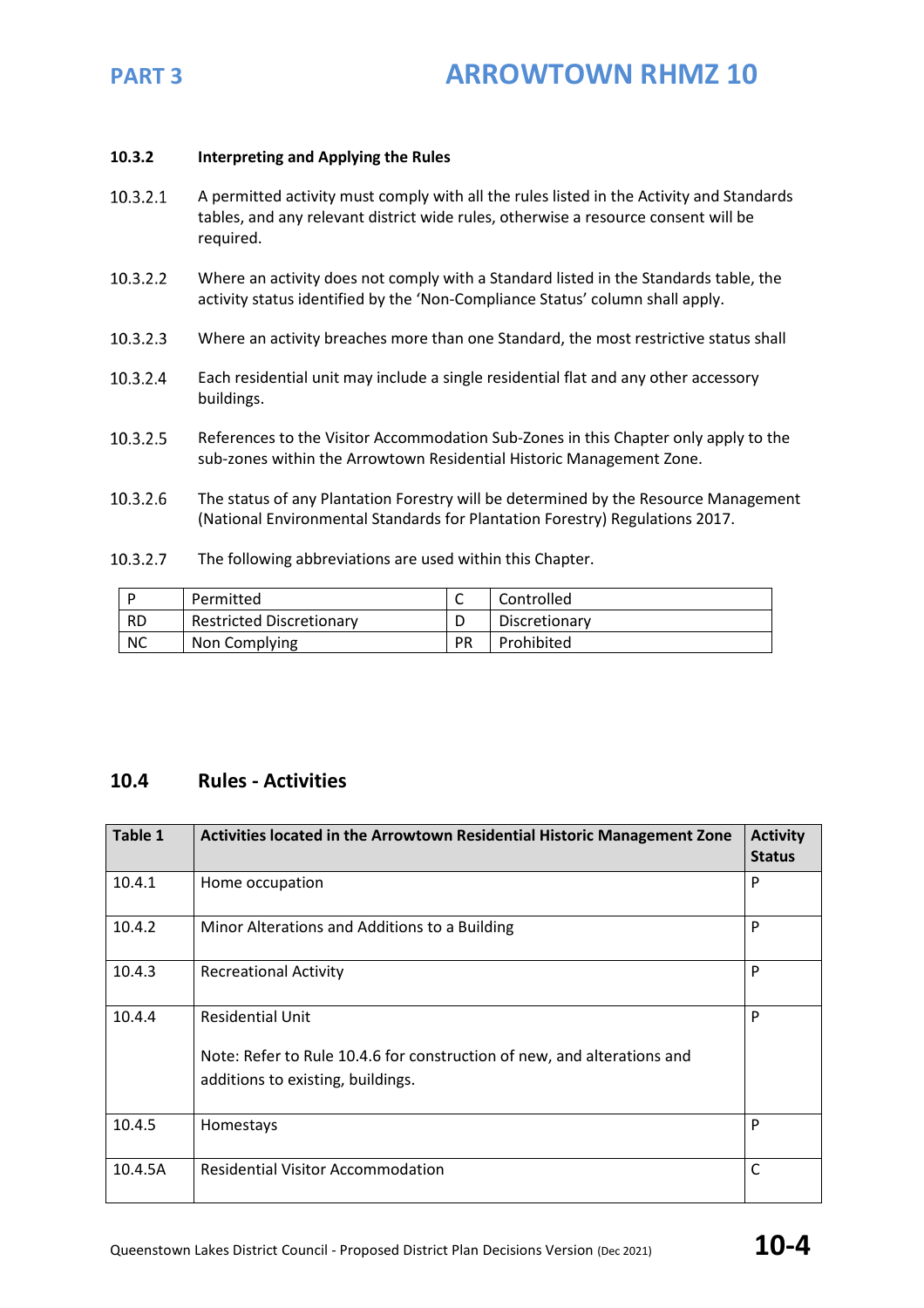|        | Control is reserved to:                                                                                                                                                                                                                                                                                                                                                                                                                                                                                                                                                                                                                                                           |           |
|--------|-----------------------------------------------------------------------------------------------------------------------------------------------------------------------------------------------------------------------------------------------------------------------------------------------------------------------------------------------------------------------------------------------------------------------------------------------------------------------------------------------------------------------------------------------------------------------------------------------------------------------------------------------------------------------------------|-----------|
|        | The scale of the activity, including the number of guests on site per night;<br>a.                                                                                                                                                                                                                                                                                                                                                                                                                                                                                                                                                                                                |           |
|        | The management of noise, use of outdoor areas, rubbish and recycling;<br>b.                                                                                                                                                                                                                                                                                                                                                                                                                                                                                                                                                                                                       |           |
|        | The location, provision, use and screening of parking and access;<br>c.                                                                                                                                                                                                                                                                                                                                                                                                                                                                                                                                                                                                           |           |
|        | The compliance of the residential unit with the Building Code as at the<br>d.<br>date of the consent;                                                                                                                                                                                                                                                                                                                                                                                                                                                                                                                                                                             |           |
|        | Health and safety provisions in relation to guests;<br>e.                                                                                                                                                                                                                                                                                                                                                                                                                                                                                                                                                                                                                         |           |
|        | f.<br>Guest management and complaints procedures;                                                                                                                                                                                                                                                                                                                                                                                                                                                                                                                                                                                                                                 |           |
|        | The keeping of records of RVA use, and availability of records for Council<br>g.<br>inspection; and                                                                                                                                                                                                                                                                                                                                                                                                                                                                                                                                                                               |           |
|        | Monitoring requirements, including imposition of an annual monitoring<br>h.<br>charge.                                                                                                                                                                                                                                                                                                                                                                                                                                                                                                                                                                                            |           |
| 10.4.6 | The Construction or external alteration of any buildings                                                                                                                                                                                                                                                                                                                                                                                                                                                                                                                                                                                                                          | <b>RD</b> |
|        | This rule does not apply to Minor Alterations and Additions to a Building<br>provided for by Rule 10.4.2.                                                                                                                                                                                                                                                                                                                                                                                                                                                                                                                                                                         |           |
|        | Discretion is restricted to the following with the Arrowtown Design<br>guidelines 2016 being the principal tool to be used in considering the merit<br>of proposals (within the restrictions of discretion):                                                                                                                                                                                                                                                                                                                                                                                                                                                                      |           |
|        | how new or altered buildings make a positive contribution to the<br>a.<br>heritage character of the zone;<br>building form, appearance, scale and layout including the height to<br>b.<br>the eaves, ridge, roof shape and pitch;<br>exterior materials and colour;<br>c.<br>landscaping and fencing;<br>d.<br>where a site is subject to any natural hazard and the proposal results<br>e.<br>in an increase in gross floor area:<br>the nature and degree of risk the hazard(s) pose to people<br>i.<br>and property:<br>whether the proposal will alter the risk to any site; and<br>ii.<br>iii.<br>the extent to which such risk can be avoided or sufficiently<br>mitigated. |           |
|        | The following additional restriction of discretion also applies within the<br>Arrowtown Town Centre Transition Overlay:                                                                                                                                                                                                                                                                                                                                                                                                                                                                                                                                                           |           |
|        | retention and enhancement of pedestrian linkages between<br>а.<br>Buckingham Street and Romans Lane.                                                                                                                                                                                                                                                                                                                                                                                                                                                                                                                                                                              |           |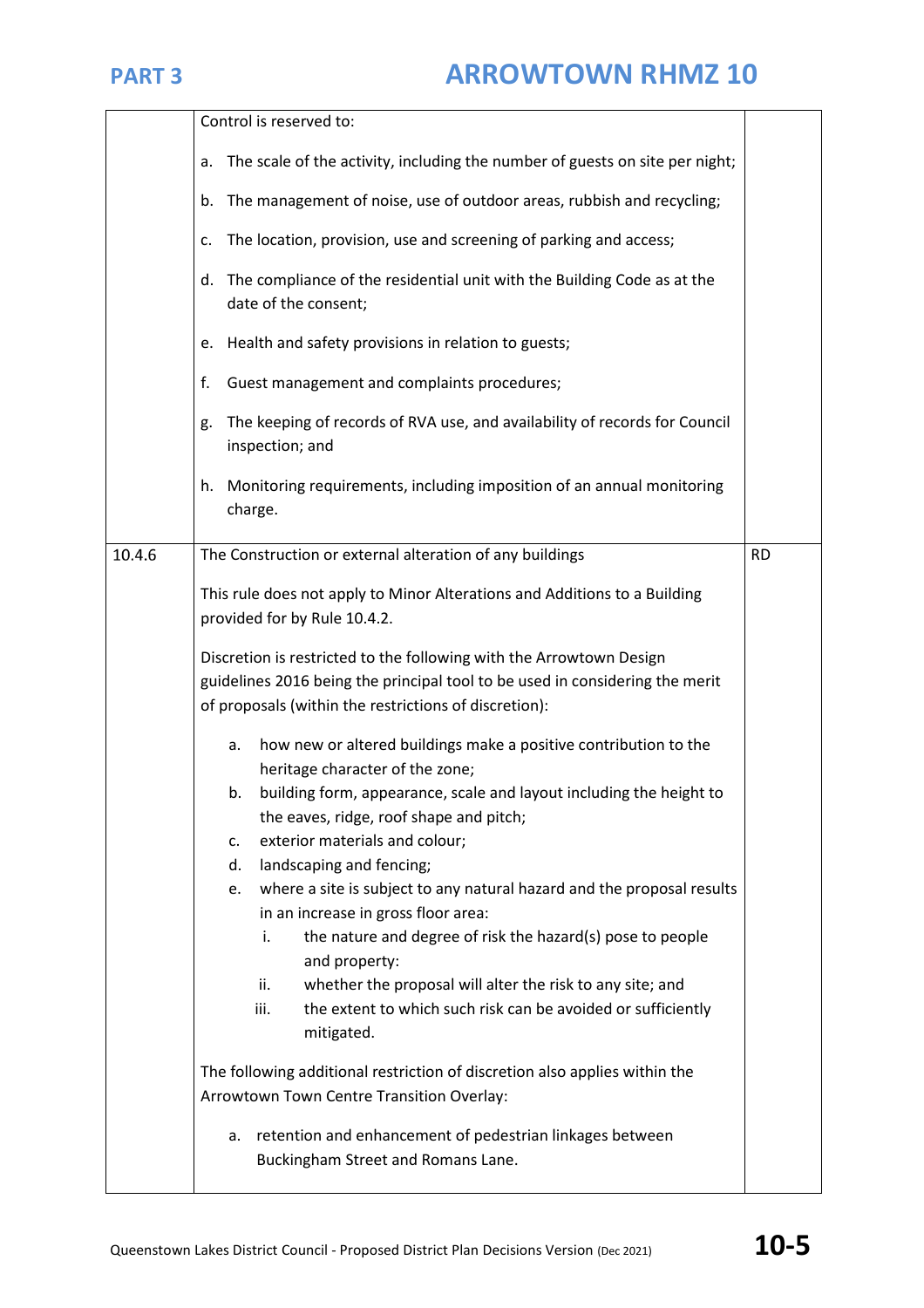| 10.4.7  | Visitor Accommodation in the Arrowtown Town Centre Transition Overlay<br><b>RD</b> |   |  |
|---------|------------------------------------------------------------------------------------|---|--|
|         | and the Visitor Accommodation Sub-Zone                                             |   |  |
|         | Discretion is restricted to:                                                       |   |  |
|         | The location, nature and scale of activities;<br>a.                                |   |  |
|         | Parking and access;<br>b.                                                          |   |  |
|         | Landscaping;<br>C.                                                                 |   |  |
|         | Noise generation and methods of mitigation;<br>d.                                  |   |  |
|         | Hours of operation, including in respect of ancillary activities; and<br>e.        |   |  |
|         | f.<br>The external appearance of buildings.                                        |   |  |
|         |                                                                                    |   |  |
| 10.4.8  | Community activities                                                               | D |  |
|         |                                                                                    |   |  |
| 10.4.9  | Any Activity not listed in Table 1                                                 |   |  |
|         |                                                                                    |   |  |
| 10.4.10 | <b>Commercial activities</b><br><b>NC</b>                                          |   |  |
|         |                                                                                    |   |  |
|         |                                                                                    |   |  |
| 10.4.11 | Visitor Accommodation not otherwise identified<br><b>NC</b>                        |   |  |
| 10.4.12 | Panel beating, spray painting, motor vehicle repair or dismantling, fibre<br>PR    |   |  |
|         | glassing, sheet metal work, bottle or scrap storage, motor body building.          |   |  |
|         |                                                                                    |   |  |

| Table 2  | Activities within the Arrowtown Town Centre Transition Overlay Additional<br>to or in Place of those in Table 1                                                                                                                                                                                                                                                               | <b>Activity</b><br><b>Status</b> |
|----------|-------------------------------------------------------------------------------------------------------------------------------------------------------------------------------------------------------------------------------------------------------------------------------------------------------------------------------------------------------------------------------|----------------------------------|
| 10.4.13  | Commercial activities (except where specified for retail activities)                                                                                                                                                                                                                                                                                                          | P                                |
| 10.4.14  | <b>Community Activities</b>                                                                                                                                                                                                                                                                                                                                                   | P                                |
| 10.4.15  | Licensed Premises (except where specified in Rule 10.4.15A)<br>Premises licensed for the consumption of alcohol on the premises<br>between the hours of 8am and 11pm.                                                                                                                                                                                                         | P                                |
| 10.4.15A | Licensed Premises in the area located between Arrow Lane, Wiltshire<br><b>Street and Berkshire Street</b><br>Premises licensed for the consumption of alcohol on the premises<br>between the hours of 8am and 11pm, provided that this rule shall not<br>apply to the sale of liquor:<br>to any person who is residing (permanently or temporarily) on the<br>а.<br>premises; | <b>RD</b>                        |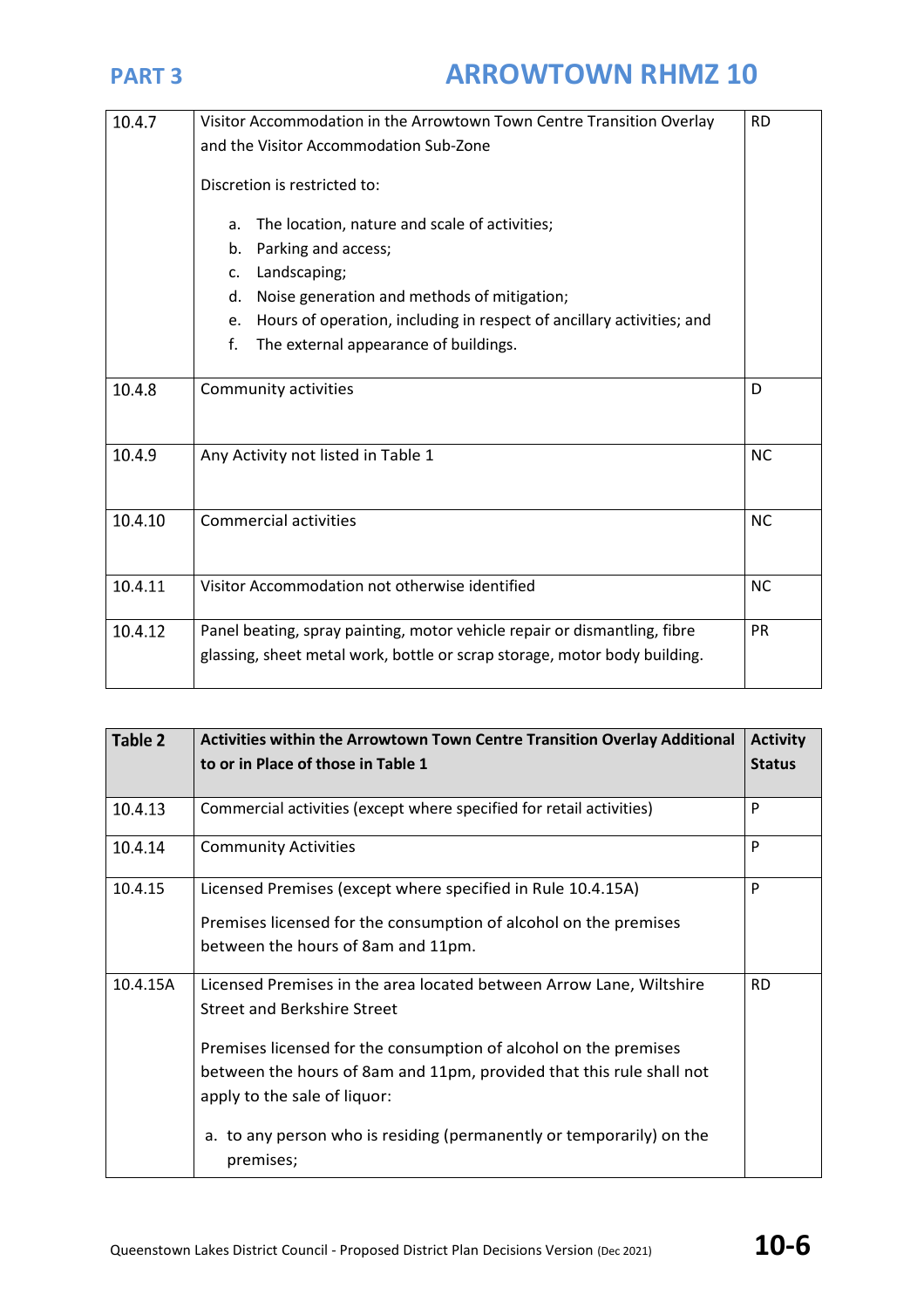|         | b. to any person who is present on the premises for the purpose of                                                          |           |
|---------|-----------------------------------------------------------------------------------------------------------------------------|-----------|
|         | dining up until 12am.                                                                                                       |           |
|         | Discretion is restricted to:                                                                                                |           |
|         | a. the scale of the activity;                                                                                               |           |
|         | b. car parking and traffic generation;                                                                                      |           |
|         | c. effects on amenity values;                                                                                               |           |
|         | d. noise                                                                                                                    |           |
|         | e. hours of operation;                                                                                                      |           |
|         | f. where a site is subject to any natural hazard and the proposal results                                                   |           |
|         | in an increase in gross floor area;                                                                                         |           |
|         | the nature and degree of risk the hazard(s) pose to people and<br>i.                                                        |           |
|         | property;                                                                                                                   |           |
|         | ii.<br>whether the proposal will alter the risk to any site; and                                                            |           |
|         | the extent to which such risk can be avoided or sufficiently<br>iii.<br>mitigated.                                          |           |
| 10.4.16 | <b>Licensed Premises</b>                                                                                                    | <b>RD</b> |
|         |                                                                                                                             |           |
|         | Premises licensed for the consumption of alcohol on the premises between                                                    |           |
|         | the hours of 11pm and 8am, provided that this rule shall not apply to the                                                   |           |
|         | sale of liquor:                                                                                                             |           |
|         | to any person who is residing (permanently or temporarily) on the<br>a.                                                     |           |
|         | premises;                                                                                                                   |           |
|         | to any person who is present on the premises for the purpose of dining<br>b.<br>up until 12am. Discretion is restricted to: |           |
|         | the scale of the activity;<br>c.                                                                                            |           |
|         | car parking and traffic generation;<br>d.                                                                                   |           |
|         | effects on amenity values;<br>e.                                                                                            |           |
|         | f.<br>noise;                                                                                                                |           |
|         | hours of operation;<br>g.<br>where a site is subject to any natural hazard and the proposal results<br>h.                   |           |
|         | in an increase in gross floor area;                                                                                         |           |
|         |                                                                                                                             |           |
|         | the nature and degree of risk the hazard(s) pose to people and<br>i.                                                        |           |
|         | property;<br>whether the proposal will alter the risk to any site; and<br>ii.                                               |           |
|         | the extent to which such risk can be avoided or sufficiently<br>iii.                                                        |           |
|         | mitigated.                                                                                                                  |           |
|         |                                                                                                                             |           |
| 10.4.17 | <b>Retail Activities</b>                                                                                                    | D         |
|         | Retailing restricted to goods manufactured on site and ancillary products,                                                  |           |
|         | and comprising no more than 10% of the gross floor area                                                                     |           |
|         |                                                                                                                             |           |
| 10.4.18 | Any activity not listed in both Table 1 and Table 2, except for Plantation                                                  | <b>NC</b> |
|         | Forestry where the Resource Management (National Environmental                                                              |           |
|         | Standard for Plantation Forestry) Regulation 2017 prevails.                                                                 |           |
|         |                                                                                                                             |           |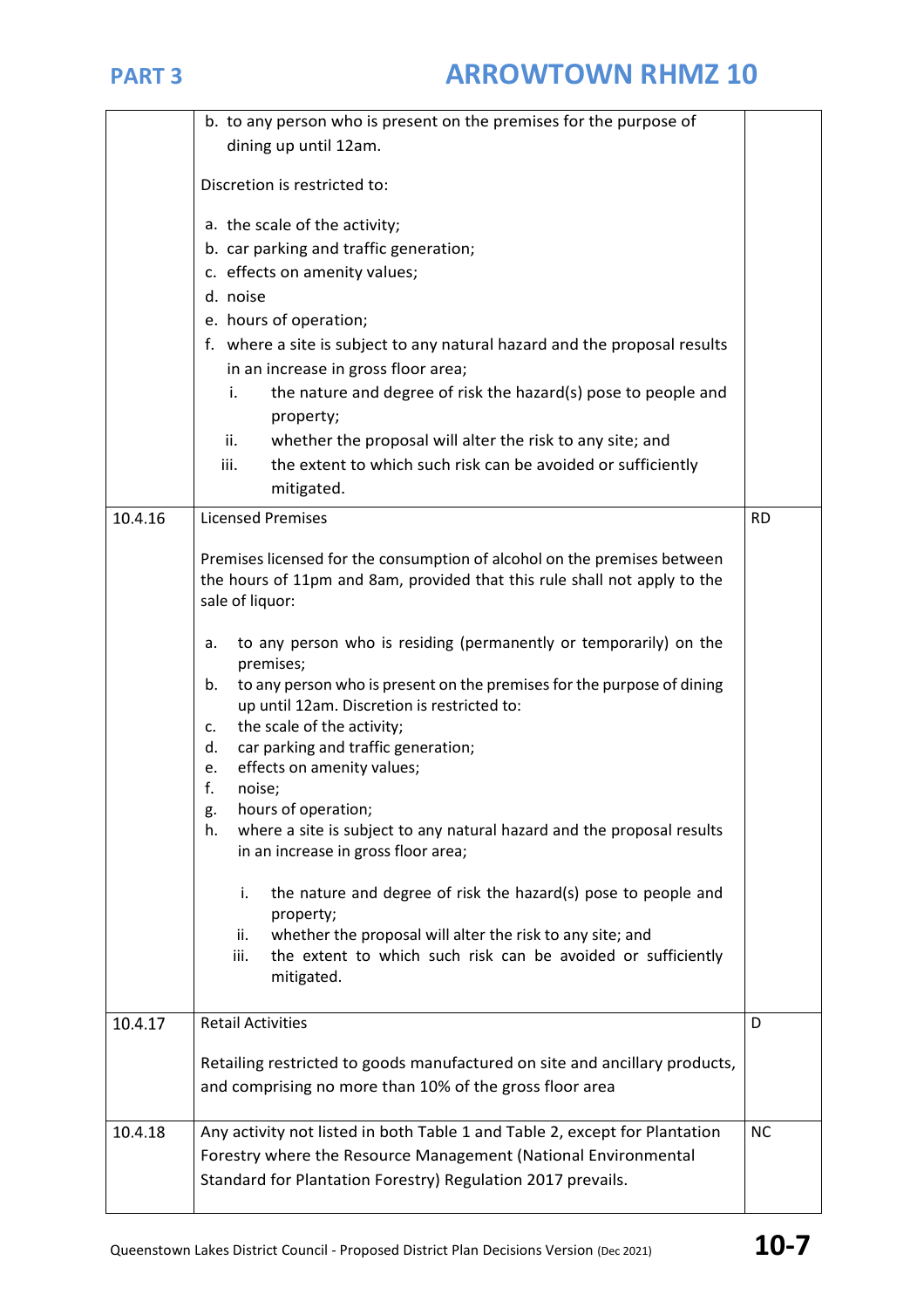| Table 2 | <b>Standards for Activities: Arrowtown</b><br><b>Residential Historic Management Zone</b>                                                                                                                                                                                                                                                                                                                                                                                                                                                             | <b>Non-compliance status</b>                                                                                                                                                                                                                                                                                                                                                                                                                                                                                                                |
|---------|-------------------------------------------------------------------------------------------------------------------------------------------------------------------------------------------------------------------------------------------------------------------------------------------------------------------------------------------------------------------------------------------------------------------------------------------------------------------------------------------------------------------------------------------------------|---------------------------------------------------------------------------------------------------------------------------------------------------------------------------------------------------------------------------------------------------------------------------------------------------------------------------------------------------------------------------------------------------------------------------------------------------------------------------------------------------------------------------------------------|
| 10.5.1  | <b>Building Height</b>                                                                                                                                                                                                                                                                                                                                                                                                                                                                                                                                | <b>NC</b>                                                                                                                                                                                                                                                                                                                                                                                                                                                                                                                                   |
|         | A maximum height limit of 5 metres.                                                                                                                                                                                                                                                                                                                                                                                                                                                                                                                   |                                                                                                                                                                                                                                                                                                                                                                                                                                                                                                                                             |
| 10.5.2  | Density                                                                                                                                                                                                                                                                                                                                                                                                                                                                                                                                               | <b>NC</b>                                                                                                                                                                                                                                                                                                                                                                                                                                                                                                                                   |
|         | Not more than one Residential Unit per 650<br>square metres of net site area.                                                                                                                                                                                                                                                                                                                                                                                                                                                                         |                                                                                                                                                                                                                                                                                                                                                                                                                                                                                                                                             |
| 10.5.3  | <b>Building Coverage</b>                                                                                                                                                                                                                                                                                                                                                                                                                                                                                                                              | <b>NC</b>                                                                                                                                                                                                                                                                                                                                                                                                                                                                                                                                   |
|         | The maximum building coverage shall be<br>30% of the net site area.                                                                                                                                                                                                                                                                                                                                                                                                                                                                                   |                                                                                                                                                                                                                                                                                                                                                                                                                                                                                                                                             |
| 10.5.4  | <b>Combined Building Coverage and Impervious</b><br><b>Surfaces</b>                                                                                                                                                                                                                                                                                                                                                                                                                                                                                   | <b>NC</b>                                                                                                                                                                                                                                                                                                                                                                                                                                                                                                                                   |
|         | The total area covered by building coverage<br>and impervious surfaces on any site shall not                                                                                                                                                                                                                                                                                                                                                                                                                                                          |                                                                                                                                                                                                                                                                                                                                                                                                                                                                                                                                             |
|         | exceed 35% of the net site area.                                                                                                                                                                                                                                                                                                                                                                                                                                                                                                                      |                                                                                                                                                                                                                                                                                                                                                                                                                                                                                                                                             |
| 10.5.5  | Road Boundary Setbacks<br>Where existing buildings (other than<br>accessory buildings) are already located on<br>the site - the shortest distance from the<br>road boundary to the building (other than<br>an accessory building) measured at right<br>angles to the front boundary; or<br>Where no existing buildings (other than<br>accessory buildings) are located on the site<br>the mean of the setback of any buildings<br>(other than accessory buildings) located on<br>the immediately adjoining lots or 6.0m,<br>whichever is the greater. | <b>RD</b><br>Discretion is restricted to the following<br>with the Arrowtown Design guidelines<br>2016 being the principal tool to be used<br>in considering the merit of proposals<br>(within the matters of discretion):<br>streetscape character and amenity<br>a.<br>values, including the extent to which<br>the building(s) sit compatibly with<br>neighbours to the side and across<br>the street;<br>b.<br>building dominance on neighbouring<br>properties and the street;<br>landscaping;<br>c.<br>parking and manoeuvring.<br>d. |
| 10.5.6  | Side and Rear Boundary Setbacks                                                                                                                                                                                                                                                                                                                                                                                                                                                                                                                       | <b>RD</b>                                                                                                                                                                                                                                                                                                                                                                                                                                                                                                                                   |
|         | 10.5.6.1 Side and rear boundary setbacks:<br>3.0m.                                                                                                                                                                                                                                                                                                                                                                                                                                                                                                    | Discretion is restricted to the following<br>with the Arrowtown Design guidelines<br>2016 being the principal tool to be used                                                                                                                                                                                                                                                                                                                                                                                                               |

# **10.5 Rules – Standards for Activities**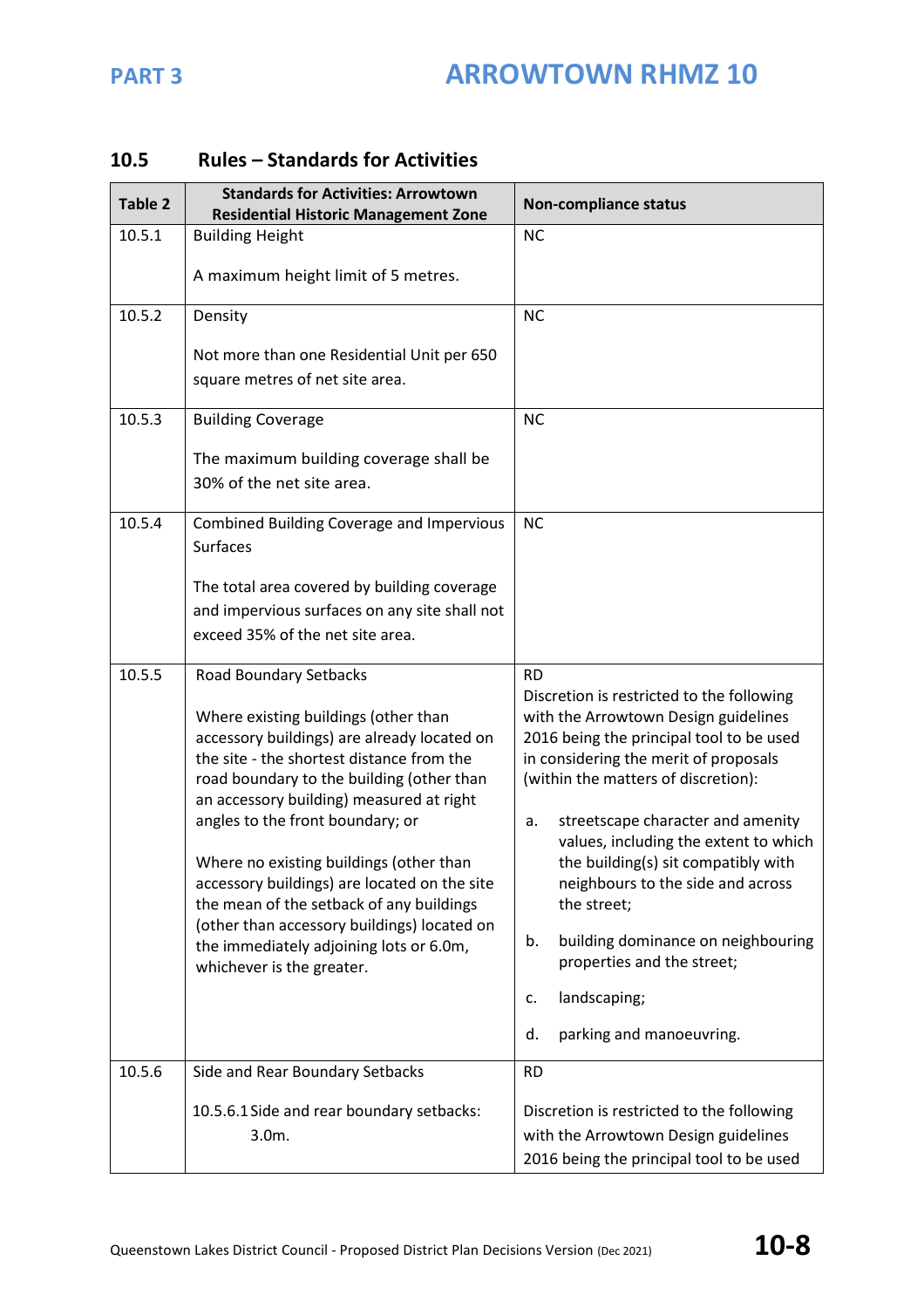| Table 2 | <b>Standards for Activities: Arrowtown</b><br><b>Residential Historic Management Zone</b>                                                                                                                                                                                                                                                                                                                                                                                                                        | <b>Non-compliance status</b>                                                                                                                             |  |  |
|---------|------------------------------------------------------------------------------------------------------------------------------------------------------------------------------------------------------------------------------------------------------------------------------------------------------------------------------------------------------------------------------------------------------------------------------------------------------------------------------------------------------------------|----------------------------------------------------------------------------------------------------------------------------------------------------------|--|--|
|         | 10.5.6.2 Exceptions to side and rear                                                                                                                                                                                                                                                                                                                                                                                                                                                                             | in considering the merit of proposals                                                                                                                    |  |  |
|         | boundary setbacks:                                                                                                                                                                                                                                                                                                                                                                                                                                                                                               | (within the matters of discretion):                                                                                                                      |  |  |
|         | accessory buildings for residential<br>а.<br>activities are permitted within the<br>setback distance, providing they<br>do not exceed 7.5m in length and<br>comply with a recession plane of<br>2.5m vertical measured at the<br>boundary, and a 35 degree plane<br>inwards;<br>gable end roofs may penetrate<br>b.<br>above the building recession plane<br>by no more than one third of the<br>gable height;<br>recession planes do not apply to<br>c.<br>site boundaries fronting the street<br>or a reserve. | effects on open space, privacy<br>a.<br>sunlight<br>access<br>and<br>amenity<br>values<br>neighbouring<br>of<br>properties;<br>building dominance.<br>b. |  |  |
|         |                                                                                                                                                                                                                                                                                                                                                                                                                                                                                                                  |                                                                                                                                                          |  |  |
|         | Note: Refer to the recession planes                                                                                                                                                                                                                                                                                                                                                                                                                                                                              |                                                                                                                                                          |  |  |
|         | interpretive diagram in Chapter 2                                                                                                                                                                                                                                                                                                                                                                                                                                                                                |                                                                                                                                                          |  |  |
|         | Definitions.                                                                                                                                                                                                                                                                                                                                                                                                                                                                                                     |                                                                                                                                                          |  |  |
| 10.5.7  | Glare                                                                                                                                                                                                                                                                                                                                                                                                                                                                                                            | <b>NC</b>                                                                                                                                                |  |  |
|         | all exterior lighting shall be directed<br>a.<br>downward and away from the<br>adjacent sites and roads;                                                                                                                                                                                                                                                                                                                                                                                                         |                                                                                                                                                          |  |  |
|         | no activity on any site shall result in<br>b.<br>greater than a 3.0 lux spill (horizontal<br>or vertical) of lights onto any other<br>site measured at any point inside the<br>boundary of the other site.                                                                                                                                                                                                                                                                                                       |                                                                                                                                                          |  |  |
| 10.5.8  | <b>Building Restriction Area</b>                                                                                                                                                                                                                                                                                                                                                                                                                                                                                 | <b>NC</b>                                                                                                                                                |  |  |
|         | No building shall be located within a building<br>restriction area as identified on the District<br>Plan web mapping application.                                                                                                                                                                                                                                                                                                                                                                                |                                                                                                                                                          |  |  |
| 10.5.9  | <b>Residential Visitor Accommodation</b>                                                                                                                                                                                                                                                                                                                                                                                                                                                                         | Sites within the Visitor Accommodation                                                                                                                   |  |  |
|         | 10.5.9.1 Must not exceed a cumulative<br>total of 90 nights occupation by<br>paying guests on a site per 12<br>month period.                                                                                                                                                                                                                                                                                                                                                                                     | Sub-Zone and/or Town Centre Transition<br>Overlay:<br>RD <sup>*</sup><br>Discretion is restricted to:                                                    |  |  |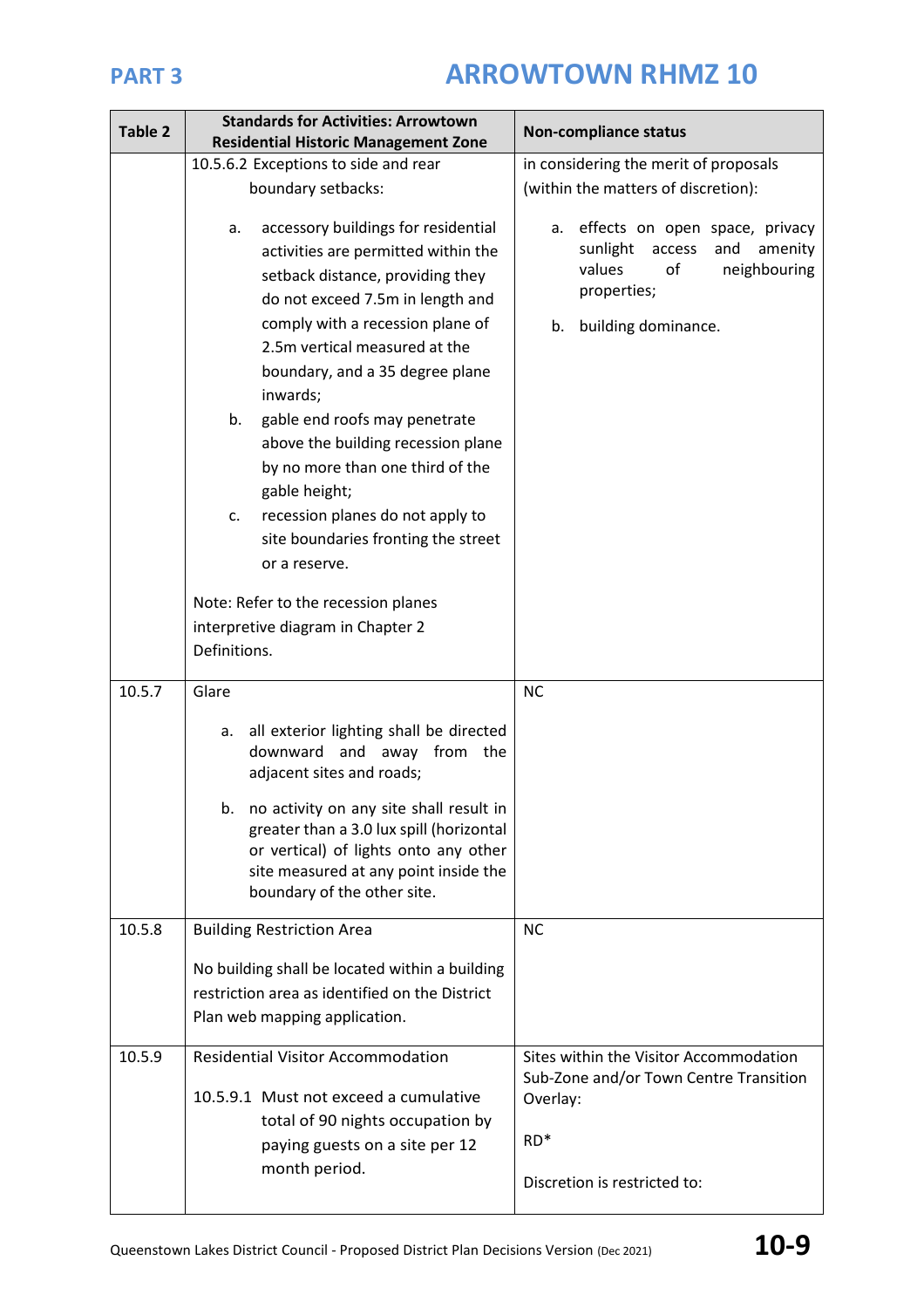| Table 2 | <b>Standards for Activities: Arrowtown</b><br><b>Residential Historic Management Zone</b>                                                                                                                                                                                                                            | <b>Non-compliance status</b>                                                                                                                                                                                                                                                                                                                                                                                                                                                                                                                                                                                                                                                                                                                                                                                                                                                                                                                                                                                                                                                                                                                                                                                                                                                                                                                                                                                                                     |
|---------|----------------------------------------------------------------------------------------------------------------------------------------------------------------------------------------------------------------------------------------------------------------------------------------------------------------------|--------------------------------------------------------------------------------------------------------------------------------------------------------------------------------------------------------------------------------------------------------------------------------------------------------------------------------------------------------------------------------------------------------------------------------------------------------------------------------------------------------------------------------------------------------------------------------------------------------------------------------------------------------------------------------------------------------------------------------------------------------------------------------------------------------------------------------------------------------------------------------------------------------------------------------------------------------------------------------------------------------------------------------------------------------------------------------------------------------------------------------------------------------------------------------------------------------------------------------------------------------------------------------------------------------------------------------------------------------------------------------------------------------------------------------------------------|
|         | 10.5.9.2 Must not generate any vehicle<br>movements by heavy vehicles,<br>coaches or buses to and from the<br>site.<br>Note: The Council may request that<br>records are made available to the Council<br>for inspection, at 24 hours' notice, in order<br>to monitor compliance with rules 10.5.9.1<br>to 10.5.9.2. | a. The location, nature and scale of<br>activities;<br>b. The location, provision, use and<br>screening of parking and access;<br>The management of noise, outdoor<br>c.<br>lighting, use of outdoor areas, rubbish<br>and recycling.<br>d. The compliance of the residential unit<br>with the Building Code as at the date<br>of the consent;<br>e. Health and safety provisions in<br>relation to guests;<br>Guest management and complaints<br>t.<br>procedures;<br>The keeping of records of RVA use,<br>g.<br>and availability of records for Council<br>inspection; and<br>h. Monitoring requirements, including<br>imposition of an annual monitoring<br>charge.<br>All other sites:<br>Standard 10.5.9.1:<br>91-180 nights RD<br>>180 nights NC<br>All other Standards:<br><b>NC</b><br>For RD non-compliance with Standard<br>10.5.9.1 discretion is restricted to:<br>i. The nature of the surrounding<br>residential context, including its<br>residential amenity values, cohesion<br>and character, and the effects of the<br>activity on the neighbourhood;<br>The cumulative effect of the activity,<br>j.<br>when added to the effects of other<br>activities occurring in the<br>neighbourhood;<br>k. The scale and frequency of the<br>activity, including the number of<br>guests on site per night;<br>The management of noise, use of<br>Ι.<br>outdoor areas, rubbish and recycling;<br>m. The location, provision, use and |
|         |                                                                                                                                                                                                                                                                                                                      | screening of parking and access;<br>n. The compliance of the residential unit<br>with the Building Code as at the date<br>of the consent;                                                                                                                                                                                                                                                                                                                                                                                                                                                                                                                                                                                                                                                                                                                                                                                                                                                                                                                                                                                                                                                                                                                                                                                                                                                                                                        |